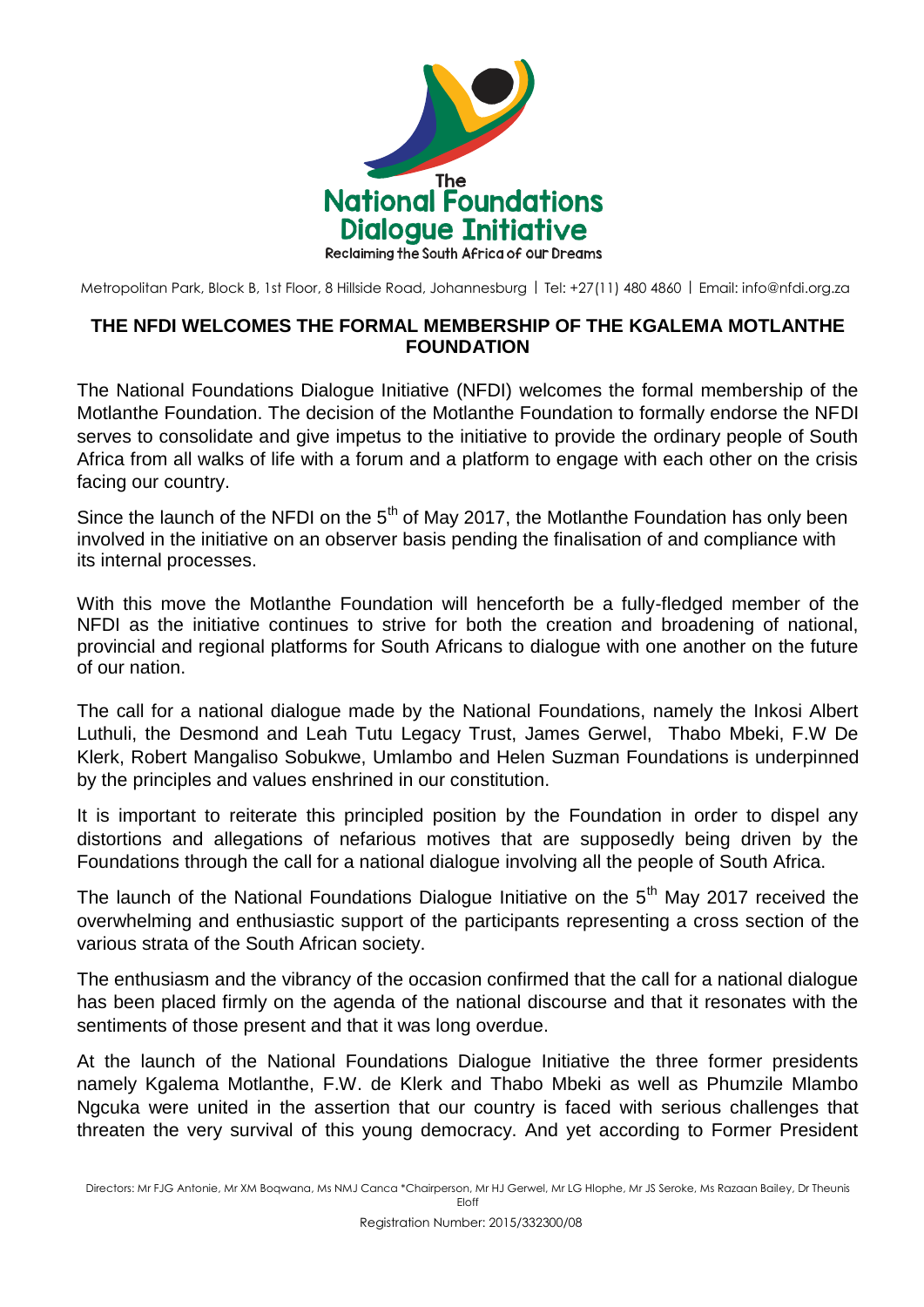Mbeki "the independent voice of millions of ordinary South Africans is excluded from the visible, audible and vigorous national discussion accessible to all…"

Former President Mbeki further made the assertion that "our country is immersed in a general and worsening crisis" and he urged the people to speak out freely in our Democratic and Constitutional space, without let or hindrance, to help determine their destiny!"

Former President Motlanthe for his part expressed the view that all the people of South Africa are equally concerned about the direction our country is heading and urged the people "to reclaim the future for which generations before us have dedicated their lives at a great cost to themselves."

In defining the challenges facing our democracy former President Motlanthe denounced what he identified as the "absence of a national culture of critical consciousness represented by multiplicity of ideas, debates and a questioning attitude towards those elected to steer our nation." To crown it all the South African democracy is confronted by a situation in which "the act of violating the constitution, the ultimate profanity against our very mode of existence is reduced to the banal."

It is indeed an antithesis of democracy where those who are elected to serve the interests of the people arrogate to themselves an attitude of conceit as well as sophomoric and intellectually pretentious political behavior which puts them above the people and use the power that rightfully belongs to the people as if it was their own to amass and flaunt ill begotten wealth in the midst of abject poverty, destitution and privation.

For his part former President De Klerk made bold to say that "South Africa is in the grip of the most serious challenges that have confronted it since the establishment of our non-racial constitutional democracy 23 years ago… the future of all South Africans – and of all our children for decades to come - is being threatened by the current challenges."

All the events since the launch of the National Foundations Dialogue Initiative have pointed to a deteriorating situation in the country and once again confirming the need for a National Dialogue by all South Africans irrespective of the color of their skin, social status and background. It is only when all South Africans express revulsion, disgust as well as an uncompromising stance against "the act of violating the constitution, the ultimate profanity against our very mode of existence" that South Africa will be pulled back from the brink of a bottomless abyss of constitutional decay.

History will not be kind to our generation for allowing our country to sink deeper and deeper into the morass of constitutional decay, kleptocracy and rampant corruption.

The NFDI calls on the people of South Africa to "speak out freely in our Democratic and Constitutional space, without let or hindrance, to help determine their destiny!"

## **Foundation Members:**

Thabo Mbeki Foundation; FW de Klerk Foundation; UMlambo Foundation; Luthuli Foundation; Robert Mangaliso Sobukwe Trust; The Desmond & Leah Tutu Legacy Foundation;